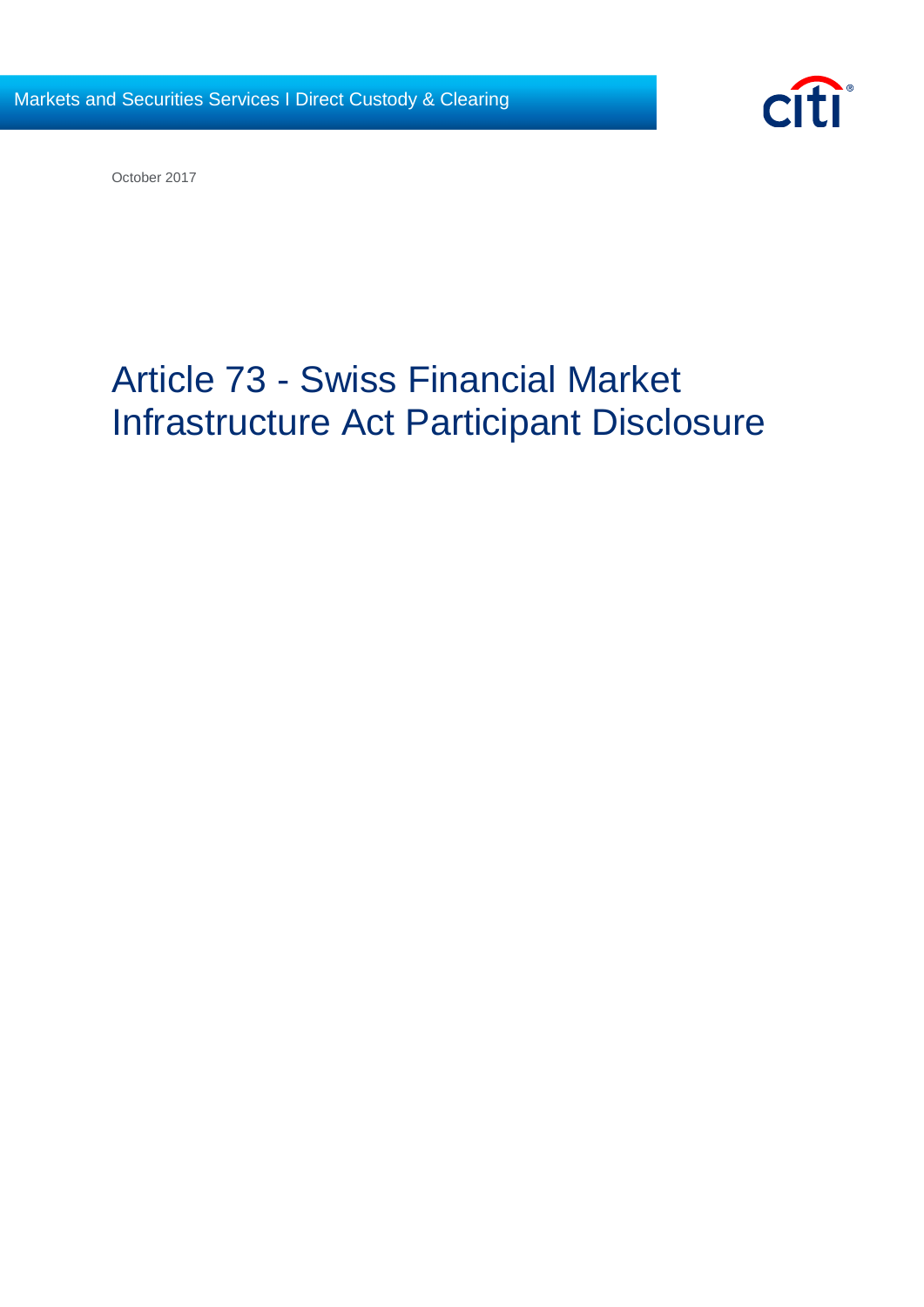# **1. Introduction**

The purpose of this document is to disclose the levels of protection associated with the different levels of segregation that Citibank N.A., London Branch (*we*) provides in respect of securities that we hold directly for clients with the central securities depository located in Switzerland (the *CSD*) including a description of the main legal implications of the respective levels of segregation offered and information on the insolvency law applicable. Article 73 paragraph 2 FMIA requires us to offer clients different types of segregated accounts (as defined below). Furthermore, under Article 73 paragraph 4 FMIA we are obliged to publish the differences in levels of protection offered depending on the type of segregated account.

Definitions of some of the key technical terms used in this document are set out in the appended glossary.

This document is not intended to constitute legal or other advice and should not be relied upon as such. Clients should seek their own legal advice if they require any guidance on the matters discussed in this document.

## **2. Background**

We record each client's individual entitlement to securities that we hold for that client in one or more client securities accounts established and maintained for such client in our own books and records pursuant to the terms of the custodial services agreement between the client and us. We also open accounts with the CSD in which we hold clients' securities. We currently make two types of accounts with the CSD available to clients: Individual Client Segregated Accounts (*ISAs*) and Omnibus Client Segregated Accounts (*OSAs*).

An ISA is used by us to hold the securities of a single client and therefore the client's securities are held by us in a CSD account which is separate from accounts used to hold the securities of other clients and our own proprietary securities.

An OSA is used by us to hold the securities of a number of clients on a collective basis. However, in accordance with Article 73 paragraph 1 of the FMIA we do not hold our own proprietary securities in OSAs.

## **3. Main legal implications of levels of segregation**

## *Insolvency*

Clients' legal entitlement to the securities that we hold for them directly with the CSD would not be affected by our insolvency, whether those securities were held in ISAs or OSAs.

The distribution of the securities in practice on an insolvency would depend on a number of factors, the most relevant of which are discussed below.

## *Application of U.S. insolvency law*

As the London branch of a U.S. insured depository institution, if we were to become insolvent or in certain other events, we would be subject to U.S. authority exercised by the FDIC, including its ability to institute U.S. resolution proceedings (see glossary) and, as receiver, act on our U.S. resolution plan (see glossary).

Under the provisions of law applicable to U.S. national banking associations (including requirements specified by the U.S. Office of the Comptroller of the Currency (*OCC*)) and the

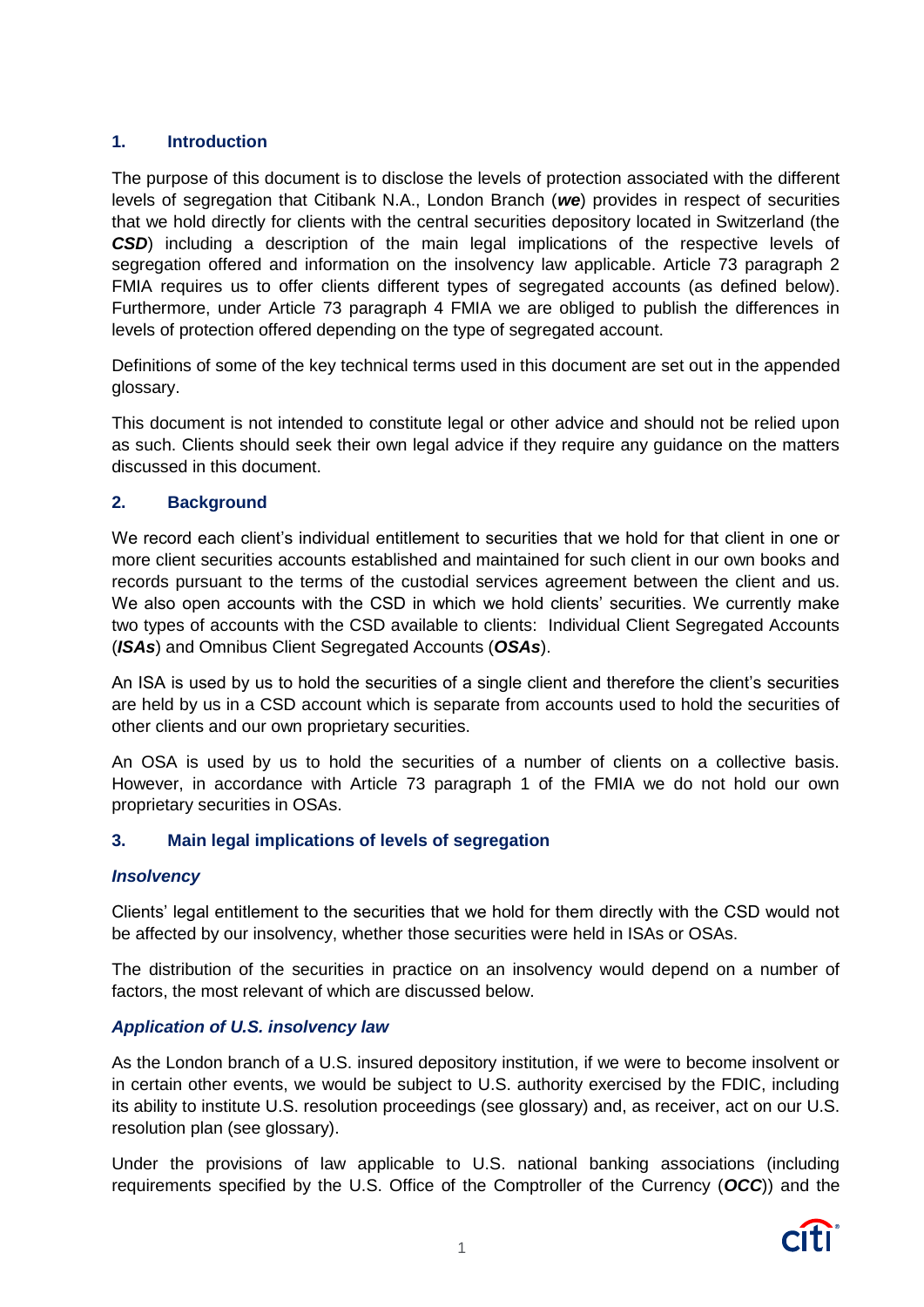provisions of law applicable to national banks, structural risk mitigants which provide client protections include that client securities are not held on our balance sheet as our assets and client securities are required to be separately identifiable and fully segregated from our assets. Under the U.S. Federal Deposit Insurance Act and other applicable U.S. law with regard to insolvency, securities that we held on behalf of clients would not form part of our estate in resolution, would not be subject to the claims of our general creditors and would not be available to the FDIC, as receiver, for any purpose other than distribution to applicable clients or upon clients' instructions (except for transfer to a successor custodian appointed by the FDIC).

As a consequence, it would not be necessary for clients to make a claim in our insolvency as a general unsecured creditor in respect of those securities. Securities that we held on behalf of clients would also not be subject to any authority of the FDIC, as receiver, which may be applied to us to limit or reduce any of our obligations in the implementation of our U.S. resolution plan.

## *Application of English insolvency law*

Our London branch may also be subject to insolvency proceedings in England which would be governed by English insolvency law.

Under English insolvency law, securities that we held on behalf of clients would not form part of our estate on insolvency for distribution to creditors, subject to any security interest we may have and provided that they remained the property of the clients. Rather, they would be deliverable to clients in accordance with each client's proprietary interests in the securities.

As a result, it would not be necessary for clients to make a claim in our insolvency as a general unsecured creditor in respect of those securities. Securities that we held on behalf of clients would also not be subject to any bail-in process in England (see glossary) which may be applied to us if we were to become subject to English resolution proceedings (see glossary).

Accordingly, where we hold securities in custody for clients and those securities are considered the property of those clients rather than our own property, they should be protected on our insolvency or resolution. This applies whether the securities are held in an OSA or an ISA.

### *Nature of clients' interests*

Although our clients' securities are recorded in our name at the relevant CSD, we hold them on behalf of our clients, who are considered as a matter of law to have a beneficial ownership interest in those securities. This is in addition to any contractual right a client may have against us to have the securities delivered to them.

This applies both in the case of ISAs and OSAs. However, the nature of clients' interests in ISAs and OSAs is different. In relation to an ISA, each client is beneficially entitled to all of the securities held in the ISA attributable to that client. In the case of an OSA, as the securities are held collectively in a single account, each client is normally considered to have an undivided beneficial interest in all securities in the account proportionate to its holding of securities as recorded in our books and records.

Our books and records constitute evidence of our clients' beneficial interests in the securities. The ability to rely on such evidence would be particularly important on our insolvency and in the case of an OSA, since no records of individual clients' entitlements would be held by the relevant CSD.

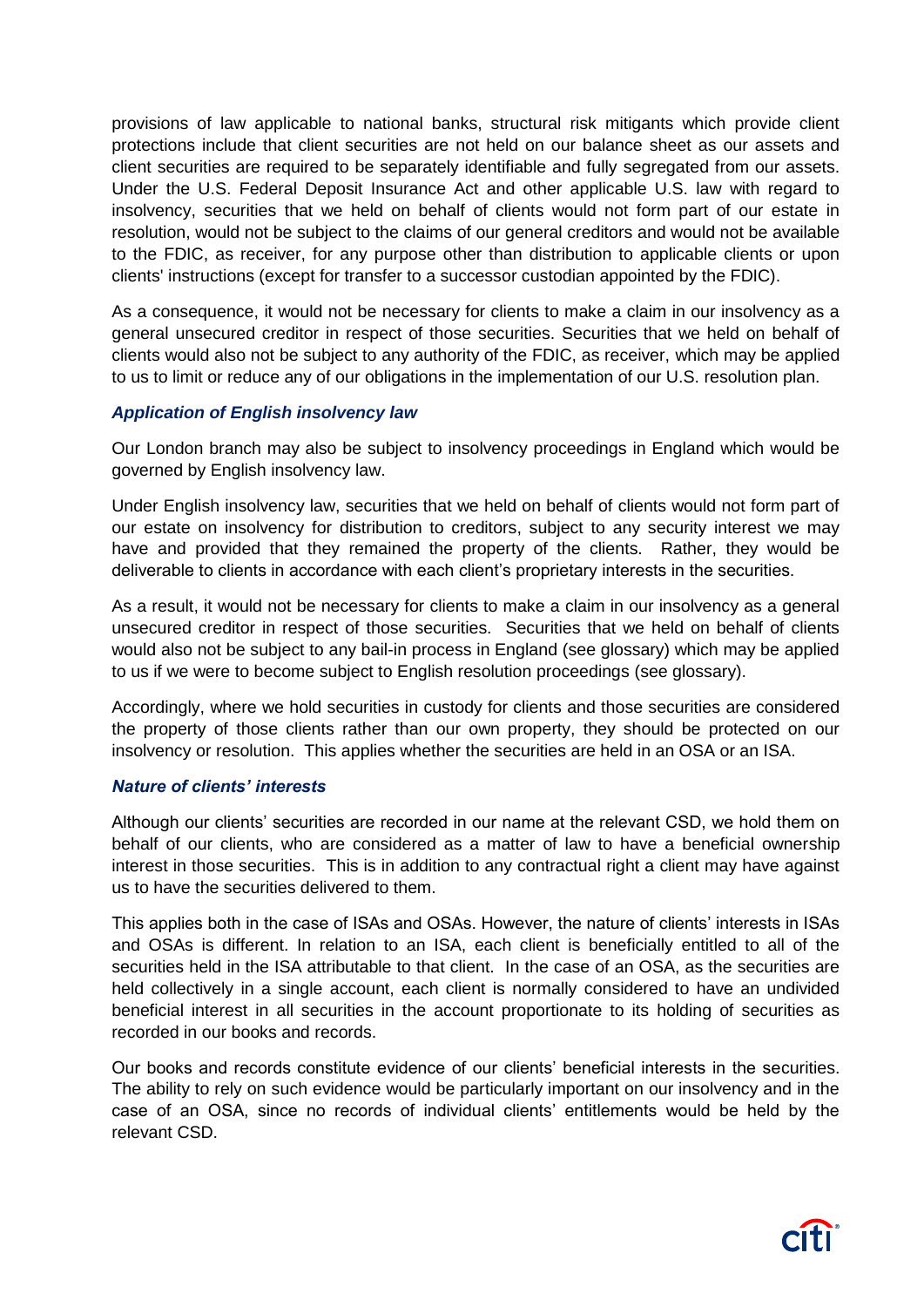We are subject to the OCC's supervisory guidance for the provision of custody services (*Custody Services Guidance*) and the client asset rules of the UK Financial Conduct Authority (*CASS Rules*), which contain detailed requirements as to the maintenance of accurate books and records and the reconciliation of our records against those of the CSD with which accounts are held. We are also subject to regular examinations (in the US) and audits (in the UK) in respect of our compliance with those requirements. Subject to the maintenance of books and records in accordance with the Custody Services Guidance and the CASS Rules, clients should receive the same level of regulatory protection on insolvency from both ISAs and OSAs.

## **Shortfalls**

If there were a shortfall between the number of securities that we are obliged to deliver to clients and the number of securities that we hold on their behalf in either an ISA or an OSA, this could result in fewer securities than clients are entitled to being returned to them on our insolvency. The way in which a shortfall could arise would be different as between ISAs and OSAs (see further below).

### *How a shortfall may arise*

We do not permit clients to make use of or borrow securities belonging to other clients for intraday settlement purposes, even where the securities are held in an OSA, in order to reduce the chances of a shortfall arising as a result of the relevant client failing to meet its obligation to reimburse the OSA for the securities used or borrowed.

Where we have been requested to settle a transaction for a client and that client has insufficient securities held with us to carry out that settlement, in the case of both an ISA and an OSA, we only carry out the settlement once the client has delivered to us the securities needed to meet the settlement obligation.

However, a shortfall could arise as a result of inadvertent administrative error or operational issues.

Nothing in this paragraph should be construed to override any obligation that the client owes us in respect of any irrevocable payment or delivery obligations (as these terms are defined in the custodial services agreement which we have in place with the client as amended or supplemented from time to time) which we incur in settling that client's trades.

### *Treatment of a shortfall*

In the case of an ISA, the whole of any shortfall on the relevant account would be attributable to the client for whom the account is held and would not be shared with other clients for whom we hold securities. Similarly, the client would not be exposed to a shortfall on an account held for another client or clients.

In the case of an OSA, the shortfall generally would be shared among the clients with an interest in the OSA, *pro rata* in accordance with the amounts of their respective interests. **Therefore, a client may be exposed to a shortfall even where securities have been lost in circumstances which are completely unrelated to that client's interest in the OSA**.

The risk of a shortfall arising is, however, mitigated as a result of our obligation under the CASS Rules in certain situations to set aside our own cash or securities to cover shortfalls identified during the process of reconciling our records with those of the CSD.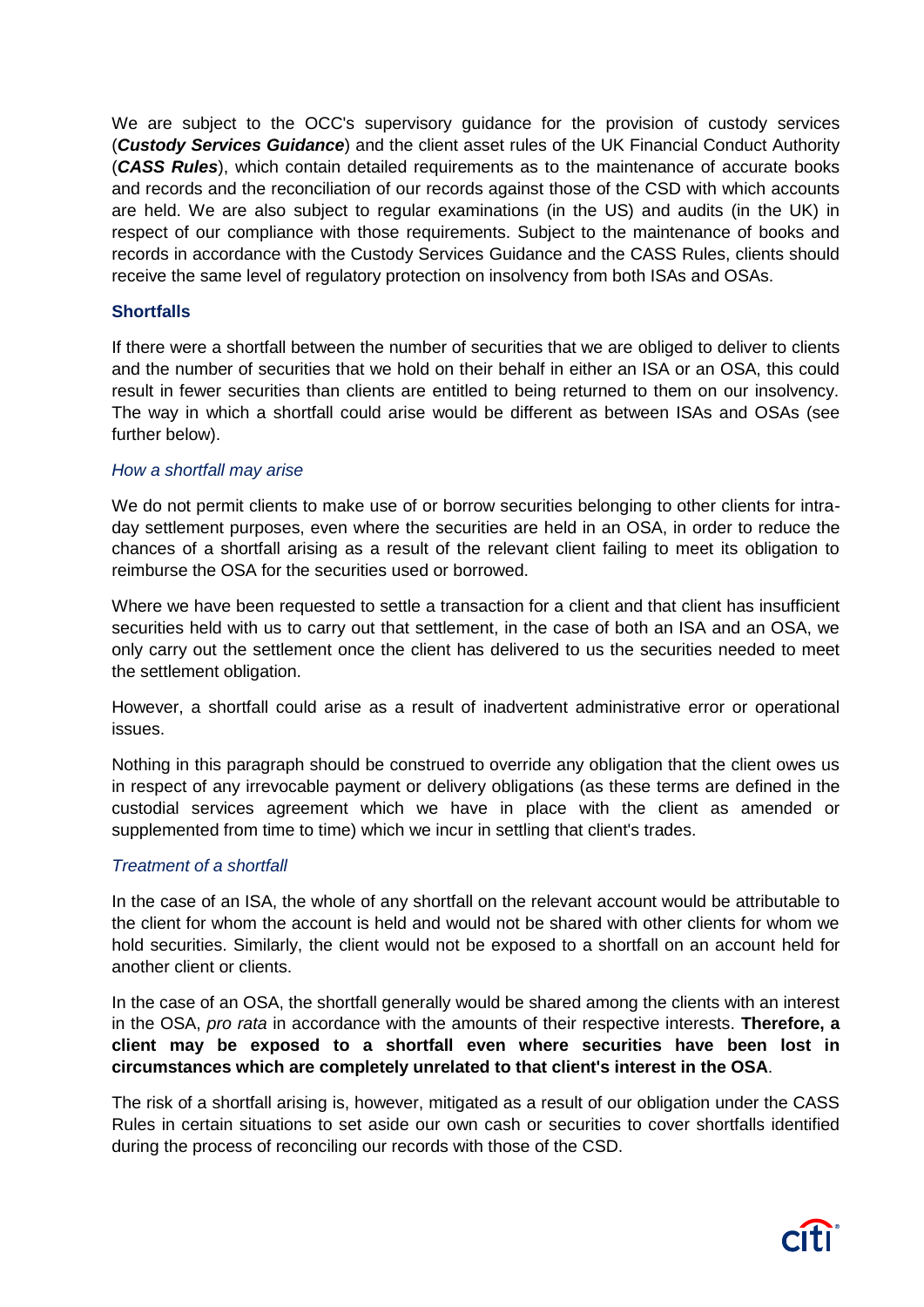If a shortfall arose for which we are liable to clients, and we do not set aside our own cash or securities to cover the shortfall, the clients may have a claim against us for any loss suffered. If we were to become insolvent prior to covering a shortfall as required by the CASS Rules, clients would rank as general unsecured creditors for any amounts owing to them in connection with such a claim. Clients would therefore be exposed to the risks of our insolvency, including the risk that they may not be able to recover all or part of any amounts claimed.

In these circumstances, clients could be exposed to the risk of loss on our insolvency. If securities were held in an ISA, the entire loss (equal to the shortfall) would be borne by the client for whom the relevant account was held. If securities were held in an OSA, each of the clients with an interest in that account would bear a loss generally equal to the client's *pro rata* share of the shortfall.

In order to calculate clients' shares of any shortfall in respect of an OSA, each client's entitlement to securities held within that account would need to be established as a matter of law and fact based on our books and records. Any shortfall in a particular security held in an OSA would then be allocated among all clients with an interest in that security in the account. It is likely that this allocation would be made rateably between clients with an interest in that security in the OSA, although arguments could be made that in certain circumstances a shortfall in a particular security in an OSA should be attributed to a particular client or clients. It may therefore be a time consuming process to confirm each client's entitlement. This could give rise to delays in returning securities and initial uncertainty for a client as to its actual entitlement on an insolvency. Ascertaining clients' entitlements could also give rise to the expense of litigation, which could be paid out of clients' securities in the event of our insolvency.

### **Security interests**

### *Security interest granted to a third party other than a CSD*

Security interests granted over clients' securities (which for the avoidance of doubt must always be granted in accordance with the terms of the custodial services agreement and/or additional contractual agreements that we have in place with them) could have a different impact in the case of ISAs and OSAs.

Where the client purports to grant a security interest over its interest in securities held by us in an OSA and the security interest was asserted against the CSD with which the account was held, there could be a delay in the return of securities from that account to all clients holding securities in the relevant account. However, in practice, we would expect that the beneficiary of a security interest over a client's securities would perfect its security by notifying us rather than the relevant CSD and would seek to enforce the security against us rather than against such CSD, with which it had no relationship. We would also expect the CSDs to refuse to recognise a claim asserted by anyone other than ourselves as account holder.

Furthermore, CASS Rules restrict the situations in which we may grant a security interest over securities held in a client account.

### *Security interest granted to CSD*

Whether or not the CSD may benefit from a security interest will be regulated by the CSD's own rules. Such rules may also regulate the CSD's approach to enforcement of such security interest. Should the CSD benefit from a security interest over securities held for a client, there could be a delay in the return of securities to a client (and a possible shortfall) in the event that we failed to satisfy our obligations to the CSD and the security interest was enforced. This

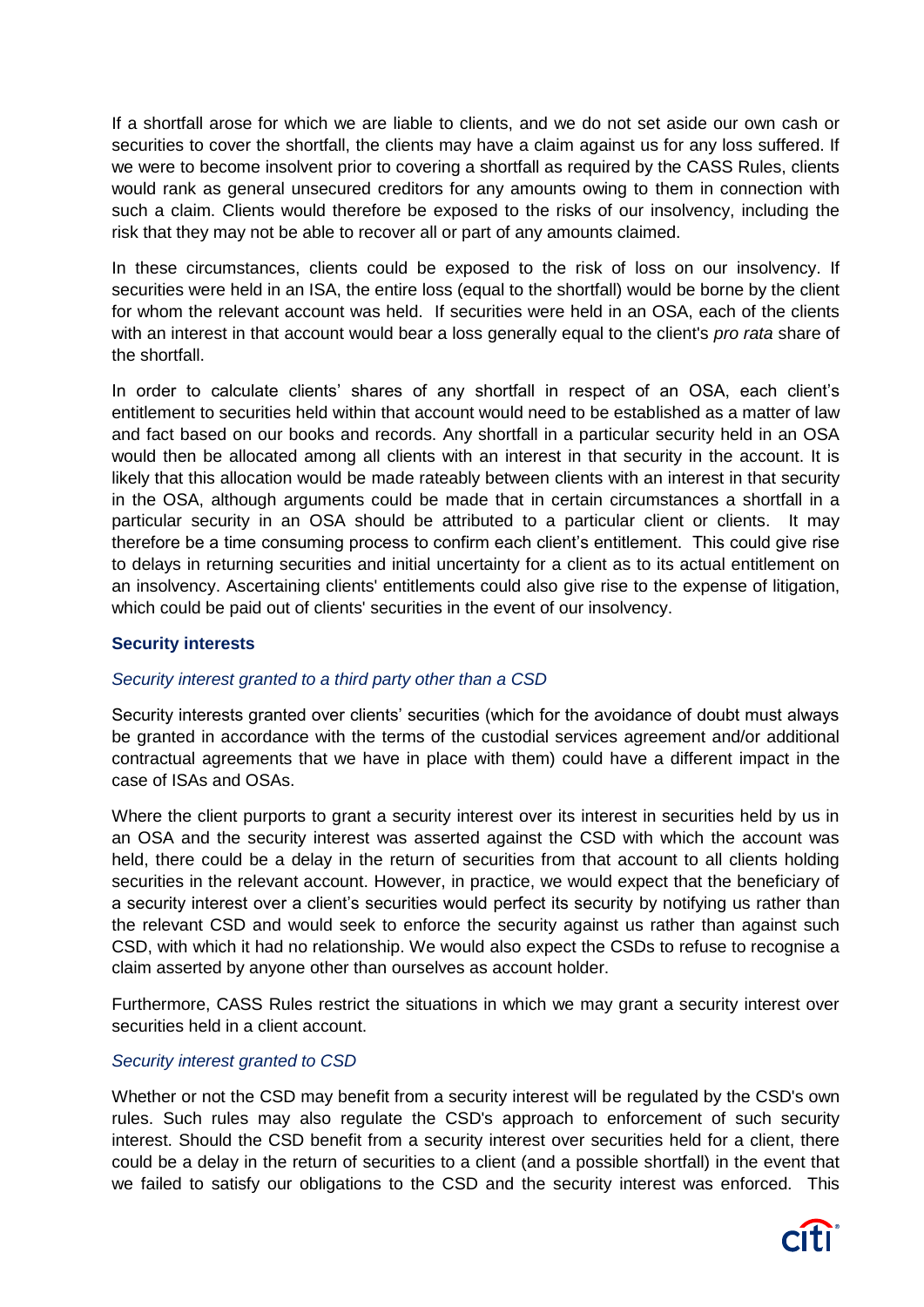applies whether the securities are held in an ISA or an OSA. However, in practice, we would expect that a CSD would first seek recourse to any securities held in our own proprietary accounts to satisfy our obligations and only then make use of securities in client accounts. We would also expect a CSD to enforce its security rateably across client accounts held with it.

Furthermore, the CASS Rules restrict the situations in which we may grant a security interest over securities held in a client account.

#### *Corporate actions*

Where securities are held in an ISA and the client is entitled to a fractional entitlement on a corporate action, it is possible that the client would not in practice benefit from that fractional entitlement. However, where securities are held in an OSA, fractional entitlements may be received on an aggregated basis and therefore it is more likely that the clients may be able to benefit from some or all of those fractional entitlements.

Our insolvency may also have an impact on our ability to collect any entitlements, such as dividends, due on clients' securities held in an ISA or OSA or exercise any voting rights in respect of those securities.

### **4. CSD disclosures**

As of the date of this disclosure we are not aware of any separate disclosures under FMIA having been prepared or published by the CSD. Should any such disclosures be made by the CSD in the future, they will not be reviewed by us and clients would be relying on them at their own risk.

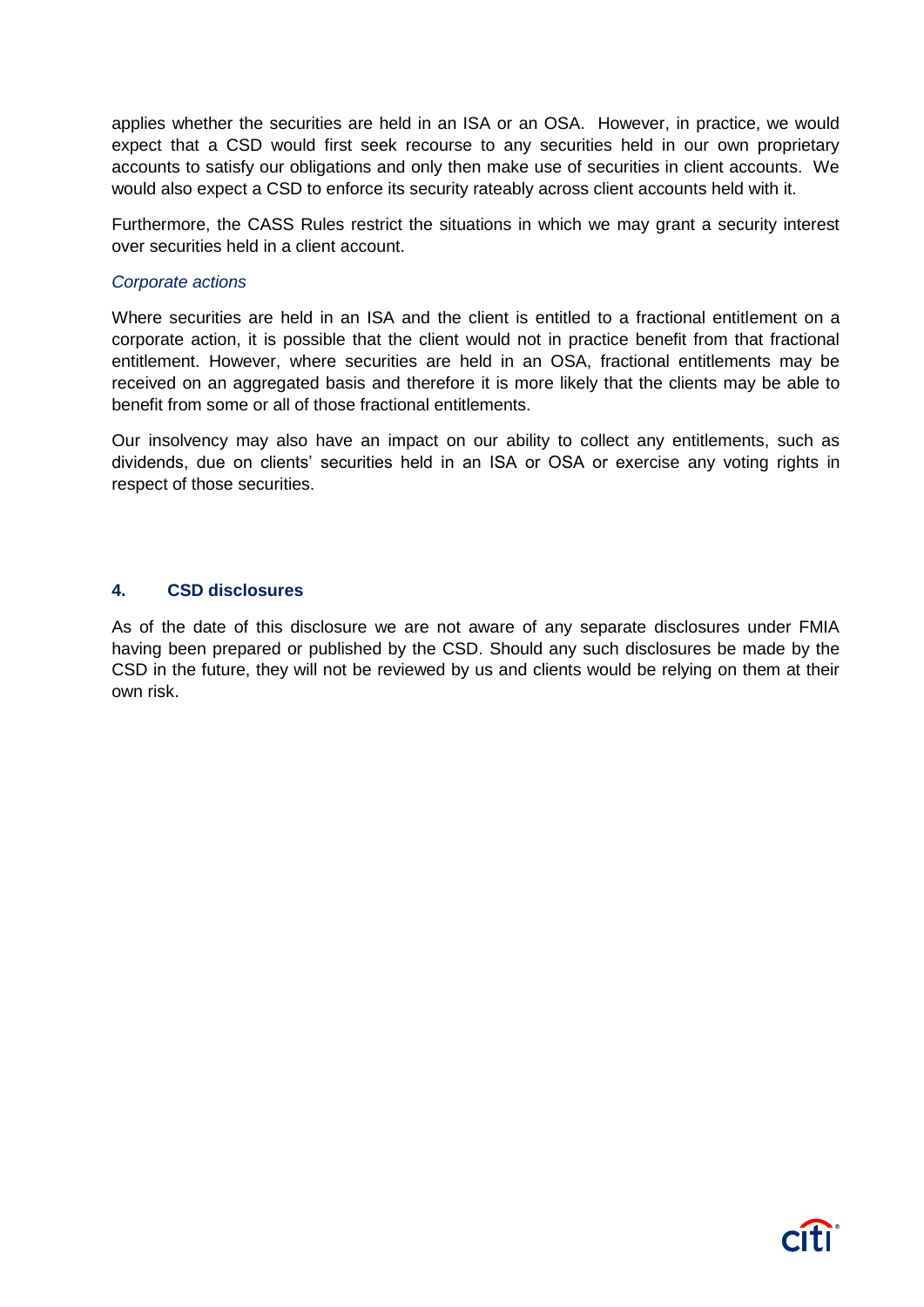#### **GLOSSARY**

**bail-in** refers to the process under the Banking Act 2009 applicable to failing UK banks and investment firms under which the firm's liabilities to clients may be modified, for example by being written down or converted into equity.

**Central Securities Depository** or **CSD** is an entity which records legal entitlements to dematerialised securities and operates a system for the settlement of transactions in those **securities** 

*direct participant* means an entity that holds securities in an account with a CSD and is responsible for settling transactions in securities that take place within a CSD. A direct participant should be distinguished from an indirect participant, which is an entity, such as a global custodian, which appoints a direct participant to hold securities for it with a CSD.

*FDIC* means the U.S. Federal Deposit Insurance Corporation.

*Federal Act on Intermediated Securities* or *FISA* which regulates the custody of certificated and uncertificated securities by custodians and their transfer.

*Financial Markets Infrastructure Act or FMIA* refers to FinfraG (*Finanzmarktinfrastrukturgesetz*), a Swiss law which sets out rules applicable to CSDs and their participants.

*Individual Client Segregated Account* or *ISA* refers to an account where the securities of a single client are held.

*Omnibus Client Segregated Account* or *OSA* refers to an account where the securities of a number of clients are held on a collective basis.

*UK resolution proceedings* are proceedings for the resolution of failing UK banks and investment firms under the Banking Act 2009.

*U.S. resolution proceedings* are proceedings for the resolution of failing insured depository institutions under Sections 11 and 13 of the U.S. Federal Deposit Insurance Act.

*U.S. resolution plan* means our resolution plan, commonly known as a living will, periodically submitted for approval to the FDIC pursuant to Part 360.10 of the FDIC's regulations, that describes our strategy for rapid and orderly resolution of our businesses (including, in whole or in part, continuation, reorganization, transfer or liquidation) in the event of our insolvency or similar event.